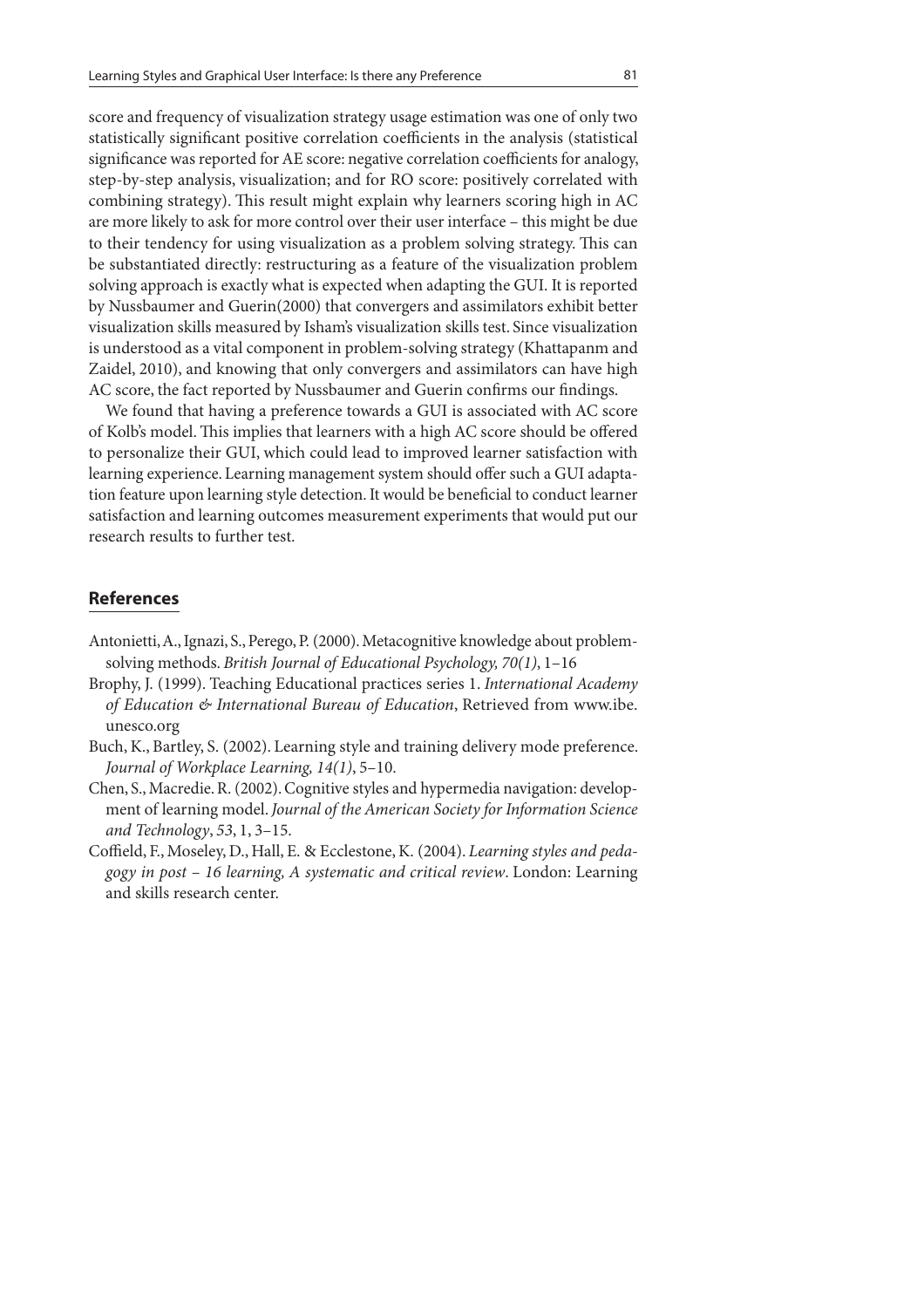- Eom, S. (2008). Strategies For Enhancing The Learning Outcomes For Web-Based Distance Education Students: Further Investigation Of The Relationships Between Motivation And Learning Outcomes, Proceedings of AIS SIG-ED IAIM 2008 Conference. Retrieved from www.sig-ed.org/IAIM2008/Proceedings/ SIGed/Documents/73x.pdf
- Felder, R., Silverman, K. (1988). Learning And Teaching Styles In Engineering Education, Engineering Education, 78(7)
- Ford, N., Chen, S. (2000). Individual differences, hypermedia navigation and learning: an empirical study. Journal of Educational Multimedia and Hypermedia, 9, 281–312.
- Garrison, D., Anderson, T. (2003). E-learning in the 21st century: a framework for research and practice. Abingdon: Routledge.
- Gilbert, J., Morton, S., Rowley, J. (2007). E-Learning: The student experience. British Journal of Educational Technology, 38(4), 560–573.
- Honey, P., Mumford, A. (1986). Using your learning styles. Maidenhead, Berkshire: Honey Publications.
- Huber, M., Shay, K. (2005, June). Real world lessons for making GUI design decisions that impact e-Learning, The eLearning Instructional Design Conference, Boston, USA. Imel, S. (2002). E-learning – trends and issues alert. (Report No-40). Washington, DC: Office of Educational Research and Improvement.
- Jain, S. (1996). The effects of individual cognitive learning styles and troubleshooting experience on the development of mental models in teaching a database query language to novices (Doctoral dissertation, George Washington University). Dissertation Abstracts International, 56, 3414.
- Jochems, W., Van Merrienboer, J., Koper, R. (2003). Integrated e-learning: implications for pedagogy, technology and organisation. Abingdon: Routledge.
- Kanninen, E. (2009) Learning Styles and E-Learning, Master of Science Thesis, Tampere University Of Technology. (Unpublished master thesis). Retrieved from hlab.ee.tut.fi/video/bme/evicab/astore/delivera/wp4<sup>st</sup>yle.pdf
- Khattapanm, C., Zaidel, M. (2010). Interfaces and Templates in Computer-Assisted learning: Students' Assessments and Preferences. International Journal of Arts and Sciences, 3(14), 1–11, CD-ROM.
- Kolb, A., Kolb, D. (2003). Experiential Learning Theory Bibliography. Cleveland: Experience Based Learning Systems
- Liaw, S. (2008). Investigating students' perceived satisfaction, behavioral intention, and effectiveness of e-learning: A case study of the Blackboard system. Computers & Education, 51, 864–873.